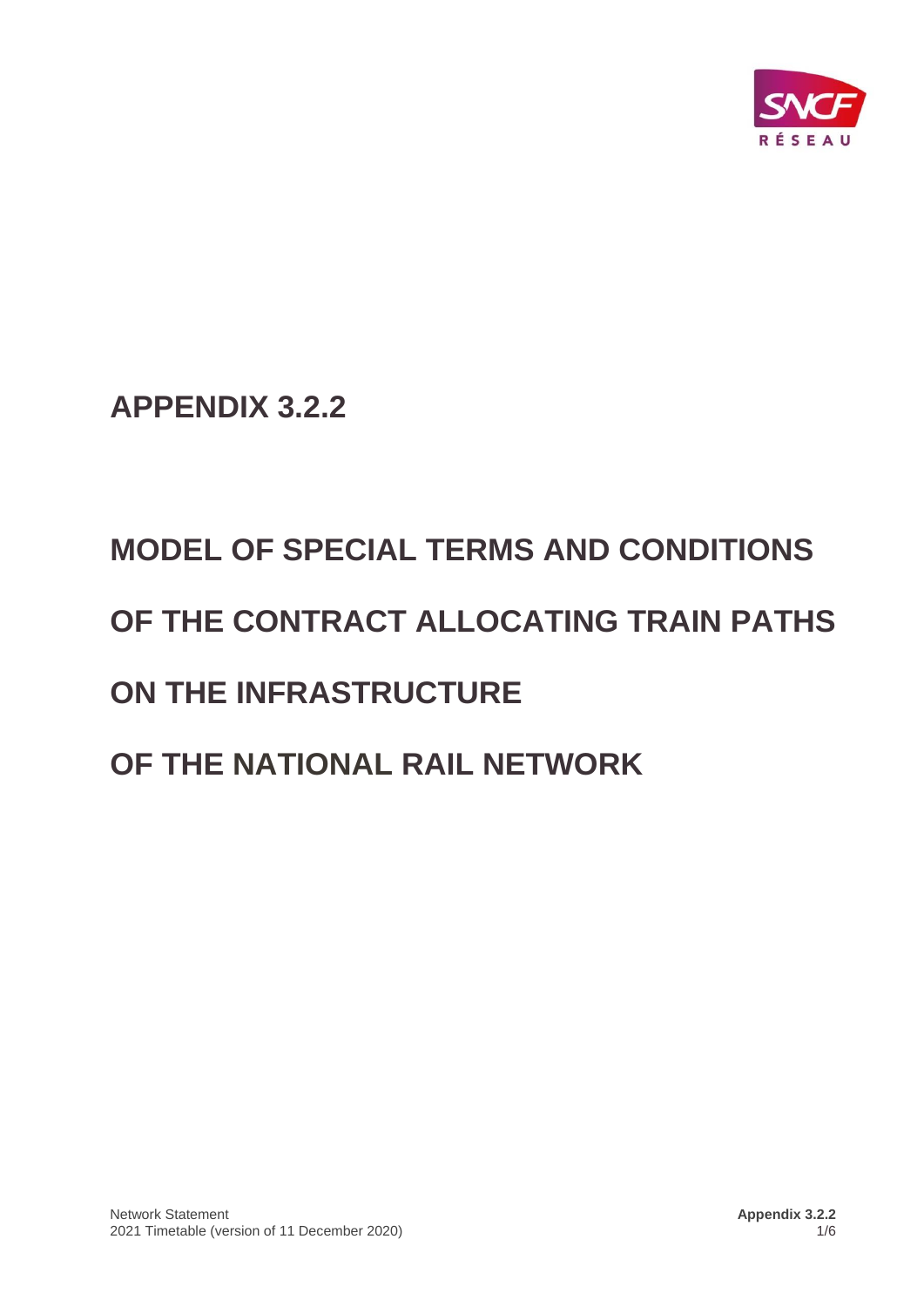# **BETWEEN**

**SNCF RESEAU Société Anonyme (SA)**, with share capital of five hundred million euros, entered on the Bobigny Trade and Companies Register under no. B 412 280 737, with registered headquarters at 15-17 rue Jean-Philippe Rameau 93200 Saint-Denis, represented by Arnaud SOHIER, Sales Director,

Of the first part,

AND

The authorised candidate AC, hereinafter referred to as "**name of the candidate**" or "**the AC**", a company *(legal form)* with a capital of €…………. , registered in *(City),* under the number…………, with registered headquarters at *(address)*, represented by *(surname, first name and job title of the signatory),* 

On the other hand,

Hereinafter referred to collectively as the "Parties" or individually as a "Party",

The following has been agreed: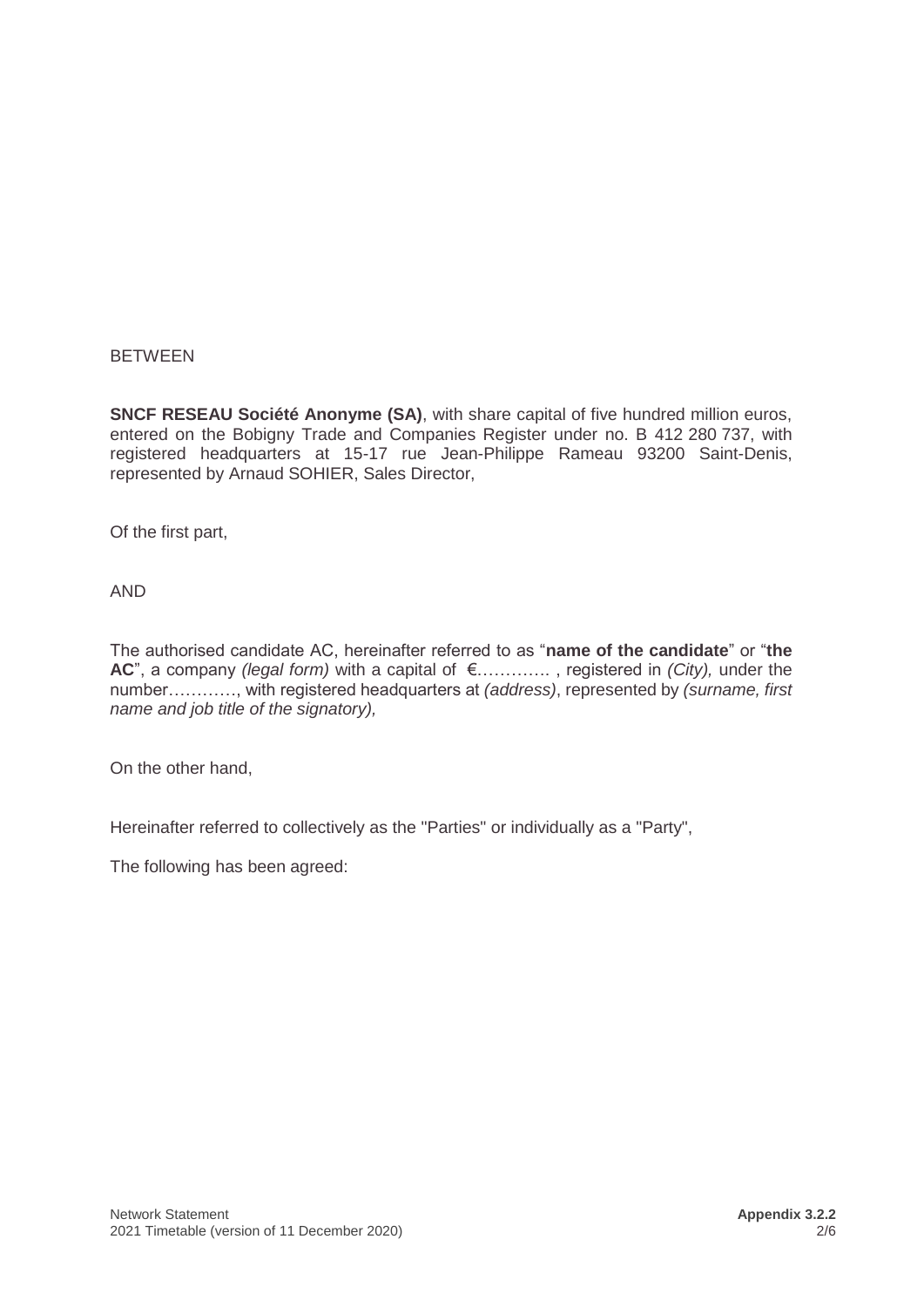# **CONTENTS**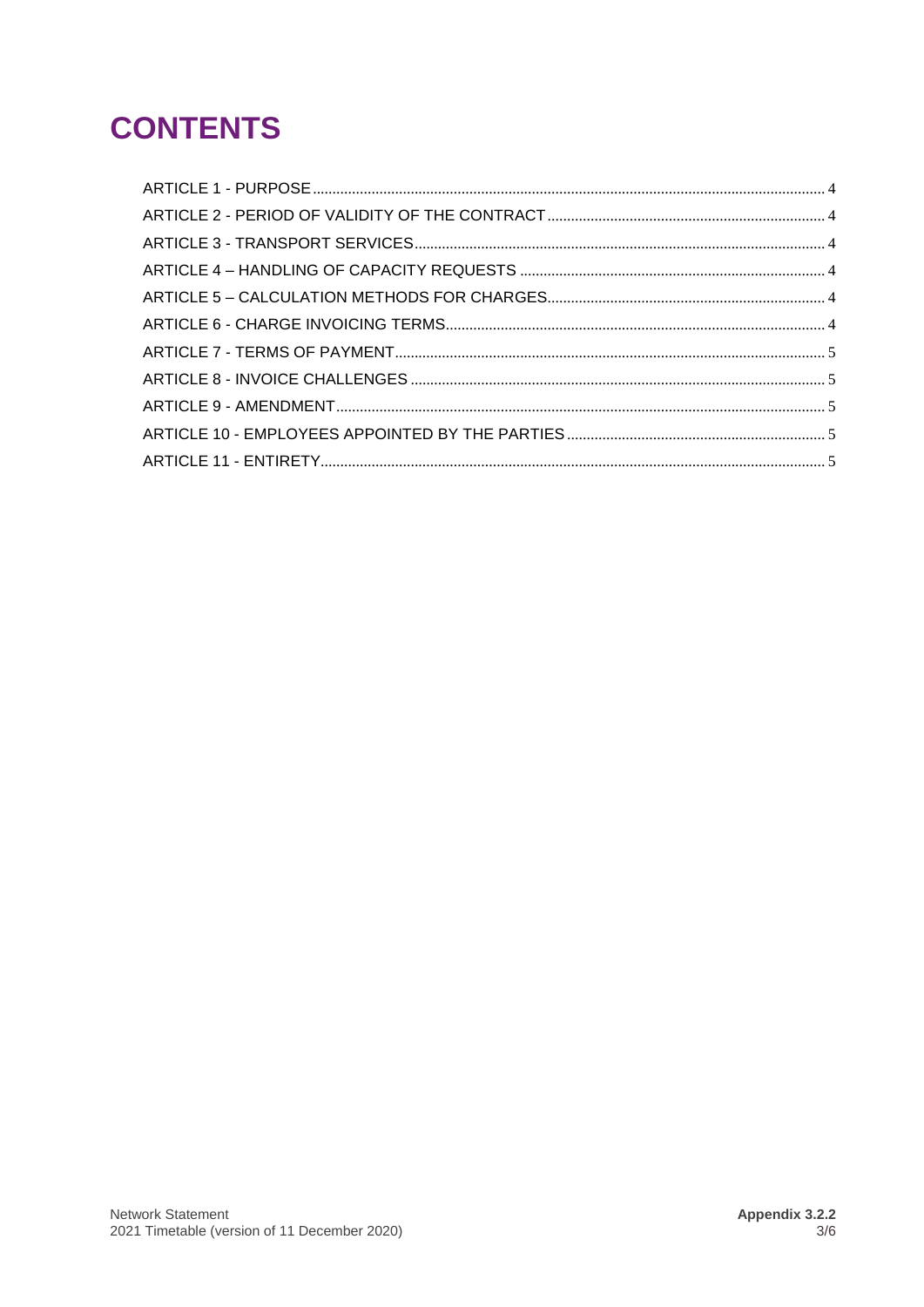# <span id="page-3-0"></span>**ARTICLE 1 - PURPOSE**

These Special Conditions (hereinafter referred to as the "present contract") have the purpose of specifying the special administrative, technical and financial conditions for the allocation of train paths to the authorised candidate on the national rail network infrastructure.

These special conditions are governed by the general conditions of the train path allocation contract on the national rail network, which together form the Contract.

#### <span id="page-3-1"></span>**ARTICLE 2 - PERIOD OF VALIDITY OF THE CONTRACT**

The validity period of this contract extends to the 2021 timetable, except for the complete settlement of sums due by SNCF Réseau or the AC.

This contract can not be tacitly renewed.

#### <span id="page-3-2"></span>**ARTICLE 3 - TRANSPORT SERVICES**

The AC declares that this contract applies to the *passenger/freight*\* transport services it organises on the national rail network.

*\* Delete where not applicable.*

#### <span id="page-3-3"></span>**ARTICLE 4 – HANDLING OF CAPACITY REQUESTS**

SNCF Réseau ensures the processing of AC requests for capacity under the conditions provided for by the regulations in force, the network reference document and this contract.

#### <span id="page-3-4"></span>**ARTICLE 5 – CALCULATION METHODS FOR CHARGES**

Charges due to SNCF Réseau are calculated in accordance with the regulations in force and the provisions of Chapter 6 of the Network statement of the national rail network.

#### <span id="page-3-5"></span>**ARTICLE 6 - CHARGE INVOICING TERMS**

Invoices are sent to the AC at the following address:

#### *(to be completed)*

SNCF Réseau undertakes to inform the authorised candidate by registered letter with acknowledgement of receipt of the modification of the data communication format, subject to six months' notice, unless the ART recommends, or legislative or regulatory provisions lead SNCF Réseau to reduce this six-month period.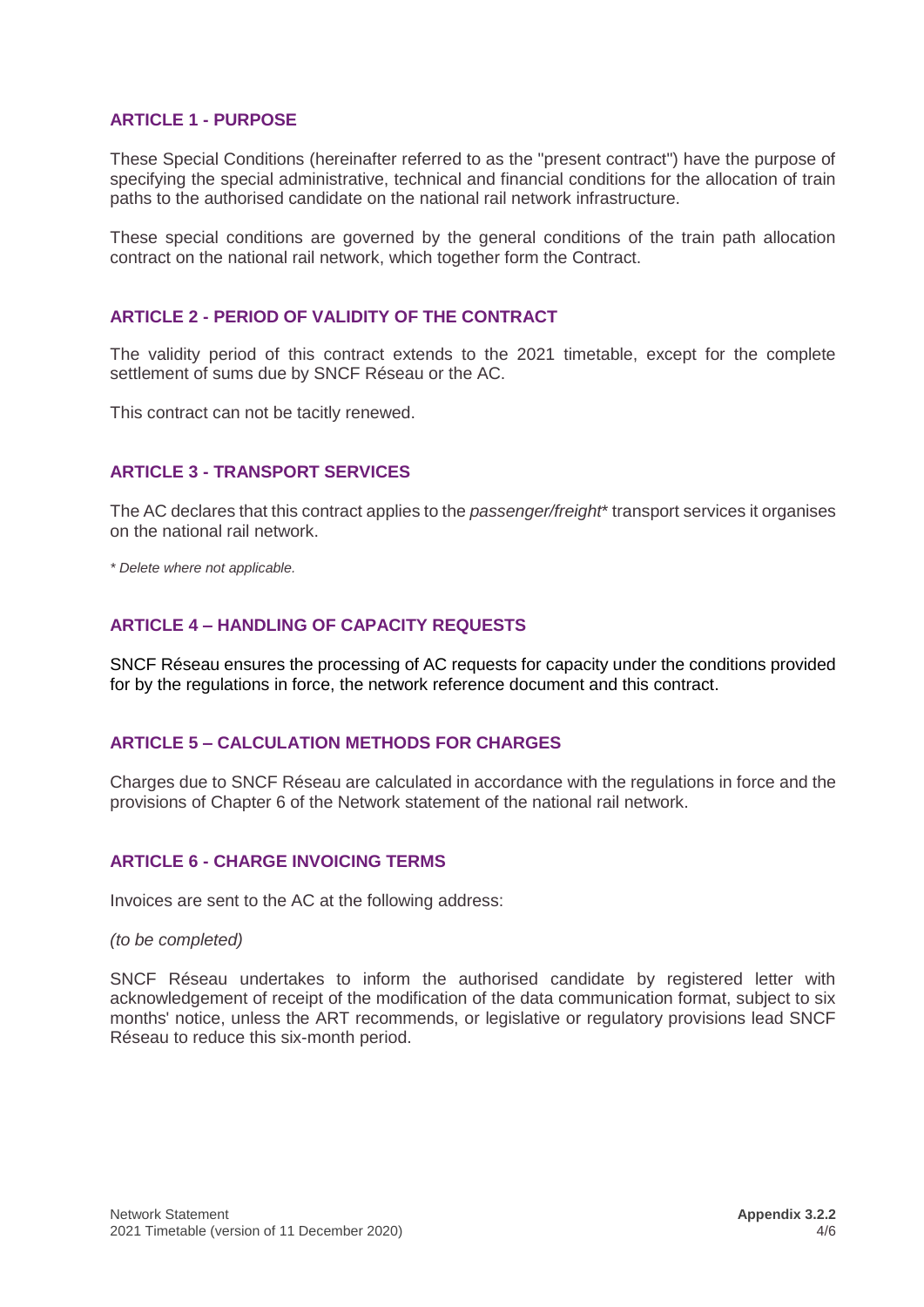## <span id="page-4-0"></span>**ARTICLE 7 - TERMS OF PAYMENT**

The AC shall pay the invoices issued by SNCF Réseau in accordance with the conditions laid down in the Network Statement and the General Conditions.

On the payment date, the AC will provide SNCF Réseau with the payment details at the following e-mail address: [compta\\_clients@reseau.sncf.fr](mailto:compta_clients@reseau.sncf.fr)

The SNCF Réseau bank details are:

Account holder: SNCF RESEAU péages Address: PARIS OPERA Bank code: 30,003 Account number: 03,620/00020216907 RIB: 50 IBAN: FR76 30003 03620 00020216907 50 BIC ADDRESS SWIFT: SOGEFRPPHPO

The AC's bank details are as follows: *(to be completed)*

Account holder: Bank code: Address: Account number: RIB: IBAN: BIC:

#### <span id="page-4-1"></span>**ARTICLE 8 - INVOICE CHALLENGES**

Invoices issued by SNCF Réseau may be challenged by the AC within one year of their due date in accordance with the procedure described in Appendix 7 of the Network Statement.

#### <span id="page-4-2"></span>**ARTICLE 9 - AMENDMENT**

Any modification made to the stipulations of this contract must be the subject of a written amendment, except for the modifications agreed between the Parties and referred to in Articles 6 (address), 7 (bank details) and 10 which are negotiated by exchange of registered letters with acknowledgement of receipt.

#### <span id="page-4-3"></span>**ARTICLE 10 - EMPLOYEES APPOINTED BY THE PARTIES**

For the execution of this contract:

- SNCF Réseau appoints the following person as contact for the AC: Arnaud SOHIER, Sales Director, 174 avenue de France 75013 Paris, 01 53 94 34 35 / arnaud.sohier@reseau.sncf.fr.
- The AC appoints the following contact person for SNCF Réseau: *(name, job title, address, telephone/email).*

Any exchanges between the Parties can be validly transmitted to the previously designated addresses and persons.

## <span id="page-4-4"></span>**ARTICLE 11 - ENTIRETY**